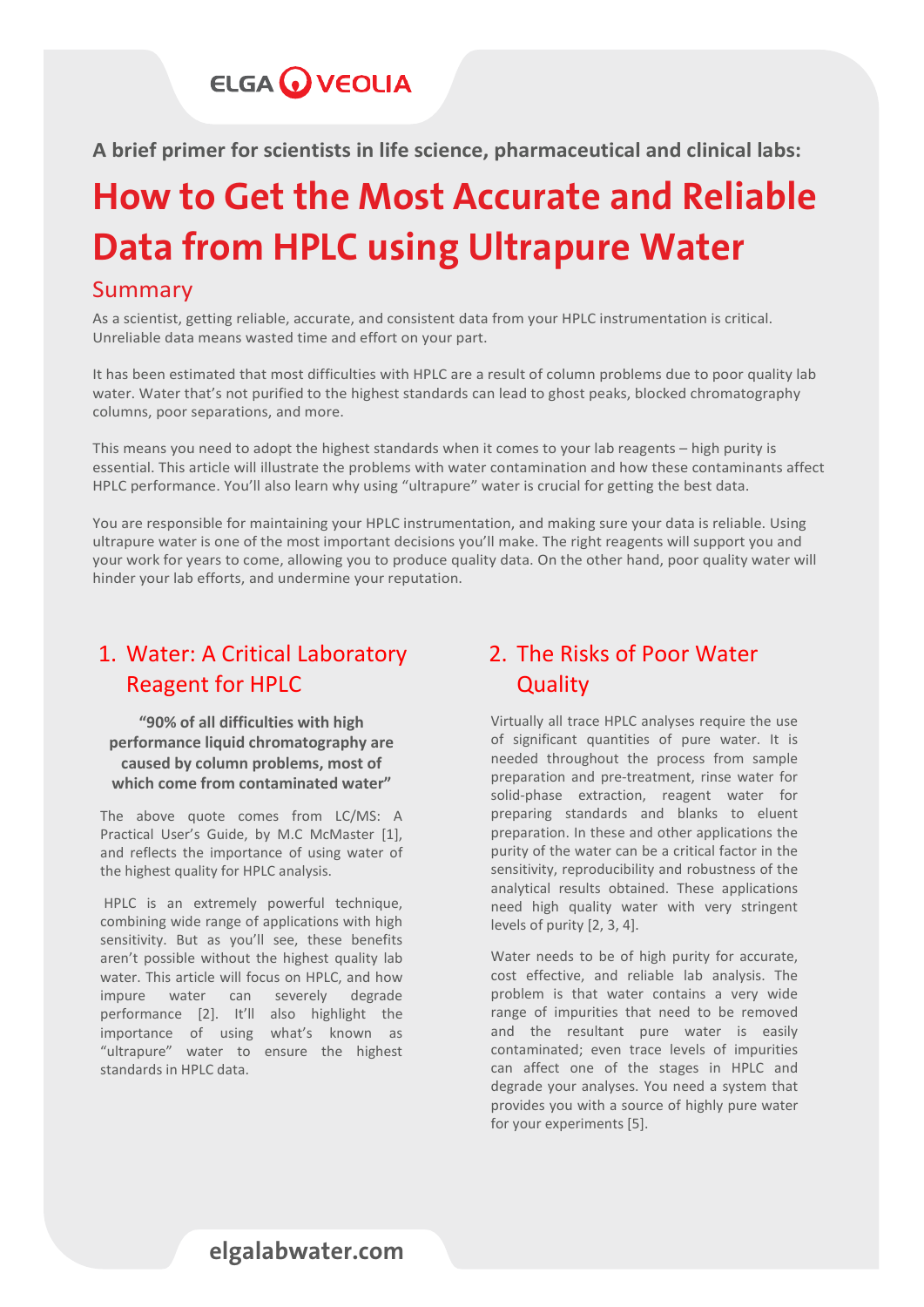## ELGA VEOLIA

#### 2.1 Water contamination and HPLC

Clearly, the most obvious impurities are those organic compounds which interfere directly with the chromatographic peaks being measured. These must be eliminated or, at the very least, minimized. However, there are also many contaminants which can interfere indirectly, but equally seriously; for example, by reaction with reagents or analytes during sample pre-treatment, by contamination of columns or detectors, or by effects on the lifetime of standards. To minimize the risks from these potential problems you need to use ultrapure water not just to reduce the levels of specific impurities but also to reduce the overall contamination levels as much as possible.

Total Organic Carbon (TOC) is used to give a measure of the overall organic purity of water. It is determined by oxidizing the organic contaminants and measuring the level of oxidized species produced by a variety of methods. This can be carried out on-line or off-line. Typical TOC levels range from 1 to 10 ppm for rivers and drinking water. For trace HPLC work TOC values need to be 10 ppb or less and, preferably, nearer to ultrapure water levels of 1 ppb. To reach these levels involves removing more than 99.9% of the organics in the feed-water.

The potential effects of various types of contaminants in water for HPLC are summarized in Table 1.

Organic contaminants are likely to be the biggest issue. Organics can contaminate the sample during preparation and pre-treatment. When present in the mobile phase, organic compounds may compete with the analytes to bind to the active sites of the stationary phase, reducing sensitivity.

Accumulation of contaminants can also restrict analyte and solvent access to these sites, resulting in mass transfer issues and loss of resolution. Any accumulation at the head of the column can cause ghost peaks causing confusion when they are near peaks of interest, and cause quantitative errors when they overlap. Long-term build-up of impurities can lead to increased back-pressure and, ultimately, shorter column life.

. nucleases or alkaline phosphatase - may cause the Bacteria and biofilm debris can lead to column and frit blockages and organic by-products – such as pyrogens, problems outlined above. Ionic contaminants can interfere directly with ionic separations, absorb UV light and also modify the ionic strength of a solution and affect chromatographic separations. Particulates and colloids can damage the HPLC pump and block frits and columns. Column blockages can increase column back-pressure and reduce the overall lifetime of the column, which increases cost. Colloids can also adsorb irreversibly onto the stationary phase reducing separation efficiency.

These contaminants need to be removed to ensure high purity water. The standard JIS K 0124: 2011 "General Rules For High Performance Liquid Chromatography", specifies the following [6]:

"Water used for this standard shall be purified by a combination of reverse osmosis, distillation, ionexchange, ultraviolet irradiation, filtering, or other methods, and shall have a water quality level that does not interfere with analysis. Water quality shall be evaluated based on index values such as specific resistance, total organic matter (TOC), or absorbance values."

| <b>Type of Contamination</b> | Detrimental effect on HPLC                                                                                                        |
|------------------------------|-----------------------------------------------------------------------------------------------------------------------------------|
| Dissolved organic            | Ghost peaks, reduction in sensitivity, reduction in the amount of analyte                                                         |
| compounds                    | retained by the column, loss of resolution                                                                                        |
| Microorganisms               | Blockages in the filters and column, growth of microbes and algae and, release of<br>organic impurities                           |
| Colloids and suspended       | Can damage the pump. Blockages in the chromatography column can affect                                                            |
| particles                    | performance (e.g. split peaks) and reduce column lifetime.                                                                        |
| lonic species                | Can affect the sequence of separation of polar molecules, ghost peaks due to<br>UV-absorbing ions, ionisation effects in detector |
| Dissolved nitrogen and       | Bubble formation in column and detector. Voids in the column, can impede flow.                                                    |
| oxygen                       | Gas in detector can affect response.                                                                                              |

**Table 1** – The type of contaminants found in water and how these can affect HPLC

#### [elgalabwater.com](https://www.elgalabwater.com/products.)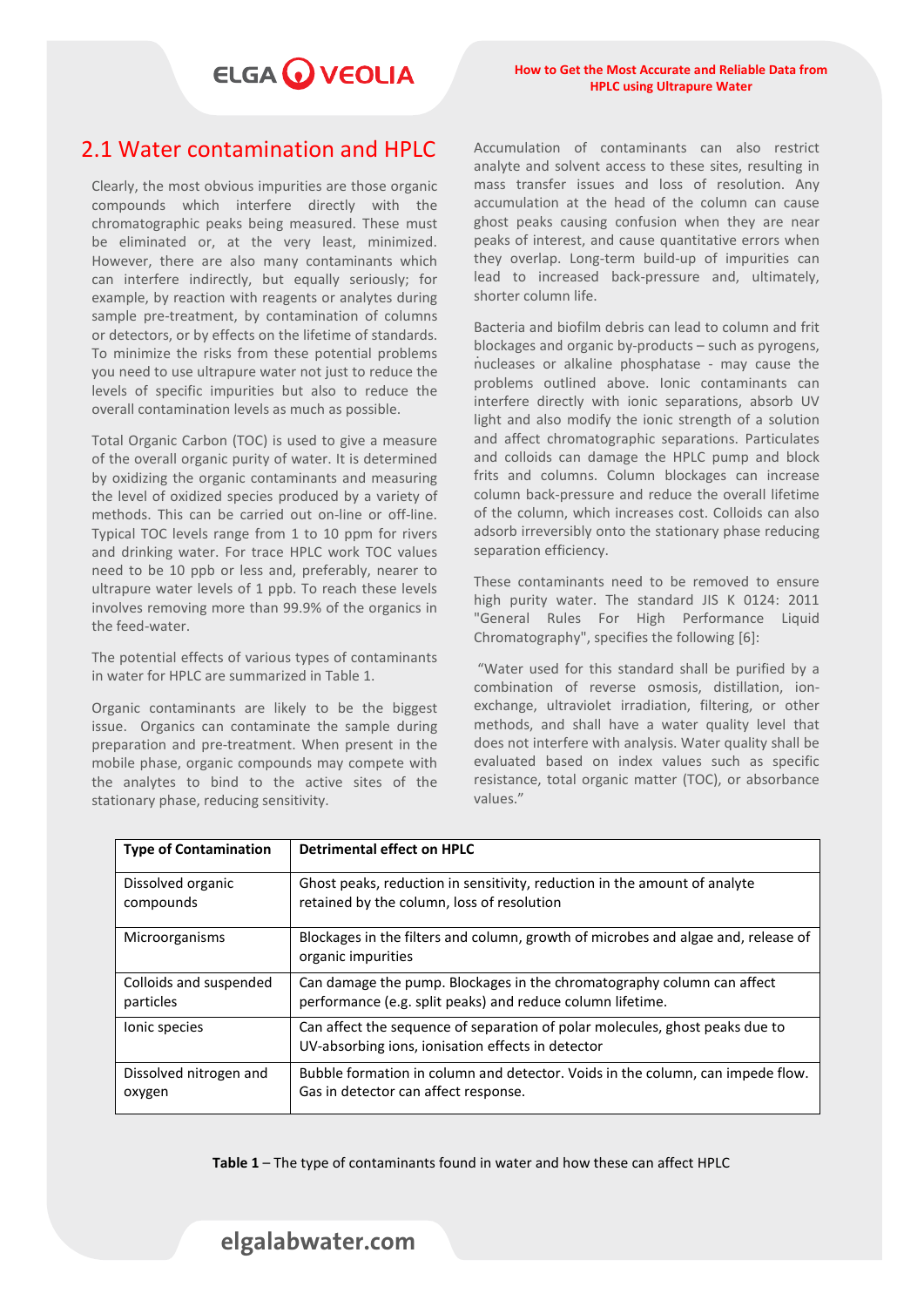## **ELGA WEOLIA**

#### **How to Get the Most Accurate and Reliable Data from HPLC using Ultrapure Water**

In modern laboratory water purification systems, the ions are removed by reverse osmosis followed by ionexchange; the organic impurities are reduced by reverse osmosis, adsorption on activated carbon and residual levels are broken down by exposure to high energy UV light; bacteria and bio-active species are removed by reverse osmosis, ion-exchange, filtration and exposure to UV light and colloids and particulates are removed by reverse osmosis and further filtration.

**The next section describes ultrapure water, and how it helps you avoid these contamination problems.**

#### 3. How Ultrapure Water Helps You Maximise HPLC Results

The contamination problems outlined above mean that ultrapure water is essential for HPLC analysis.

Making sure that you use water that is pure enough is a key step towards producing consistent, accurate results. Deionized or distilled water aren't good enough, since this water still contains organic substances and other impurities.

For general pharma lab work, it's recommended that you use Clinical Laboratory Reagent Water (CLRW), which meets the guidelines set forth by the Clinical Laboratory Standards Institute (CLSI) [7] as a minimum requirement. CLRW water is often not pure enough for HPLC. To be absolutely sure you're using water of the highest purity for sensitive analytical techniques you need Type I (ultrapure) water. This water reaches extremely high levels of purity, with a resistivity of 18.2 MΩ.cm, total organic carbon (TOC) of <10 ppb, and bacterial count of <1 CFU/ml [8].

For clarification, Table 2 below (adapted from Reference 5) lists the types of water based on the limits for the major types of impurities, along with CLRW.



**Figure 1 -** 50 ml water concentrated on a C18 column and eluted with a water:acetonitrile gradient, 0–100 % at 5 %/min, flow rate 2 ml/min, with UV detection at 254 nm. Adapted from Reference 10.

### 3.1 Bottled HPLC water or in-house purification system?

You have two options for sourcing water for HPLC in your lab:

- **You can use bottled HPLC grade water, or**
- **You can use an in-house purification system**

Commercially available bottled HPLC grade water can be used as an HPLC eluent and for preparing standards and blanks. But, in general, relying on bottled water is inferior to using an in-house purification system [9,10].

Bottled water is more expensive when significant volumes are used and the user is dependent on the analyses provided with the bottle which are usually on bulk sampling. Suitability for any particular analysis needs to be confirmed and, once the bottle is opened, there are real risks of contamination.

|                      | Resistivity (MΩ-cm) | TOC<br>(ppb) | <b>Bacteria</b><br>(CFU/ml) | <b>Endotoxins</b><br>(EU/ml) |
|----------------------|---------------------|--------------|-----------------------------|------------------------------|
| Type I <sup>+</sup>  | 18.2                | $<$ 5        | ${<}1$                      | < 0.03                       |
| Type I               | >18.0               | $<$ 10       | <1                          | < 0.03                       |
| Type II <sup>+</sup> | >10                 | $50$         | $<$ 10                      | N/A                          |
| <b>Type II</b>       | >1.0                | $50$         | < 100                       | N/A                          |
| <b>Type III</b>      | >0.05               | < 200        | $<$ 1000                    | N/A                          |
| <b>CLRW</b> (7)      | >10                 | < 500        | $<$ 10                      | N/A                          |

**Table 2** – Types of water classified by ELGA LabWater, as defined by their measurable physical and chemical properties. Adapted from Reference 5

#### [elgalabwater.com](https://www.elgalabwater.com/products.)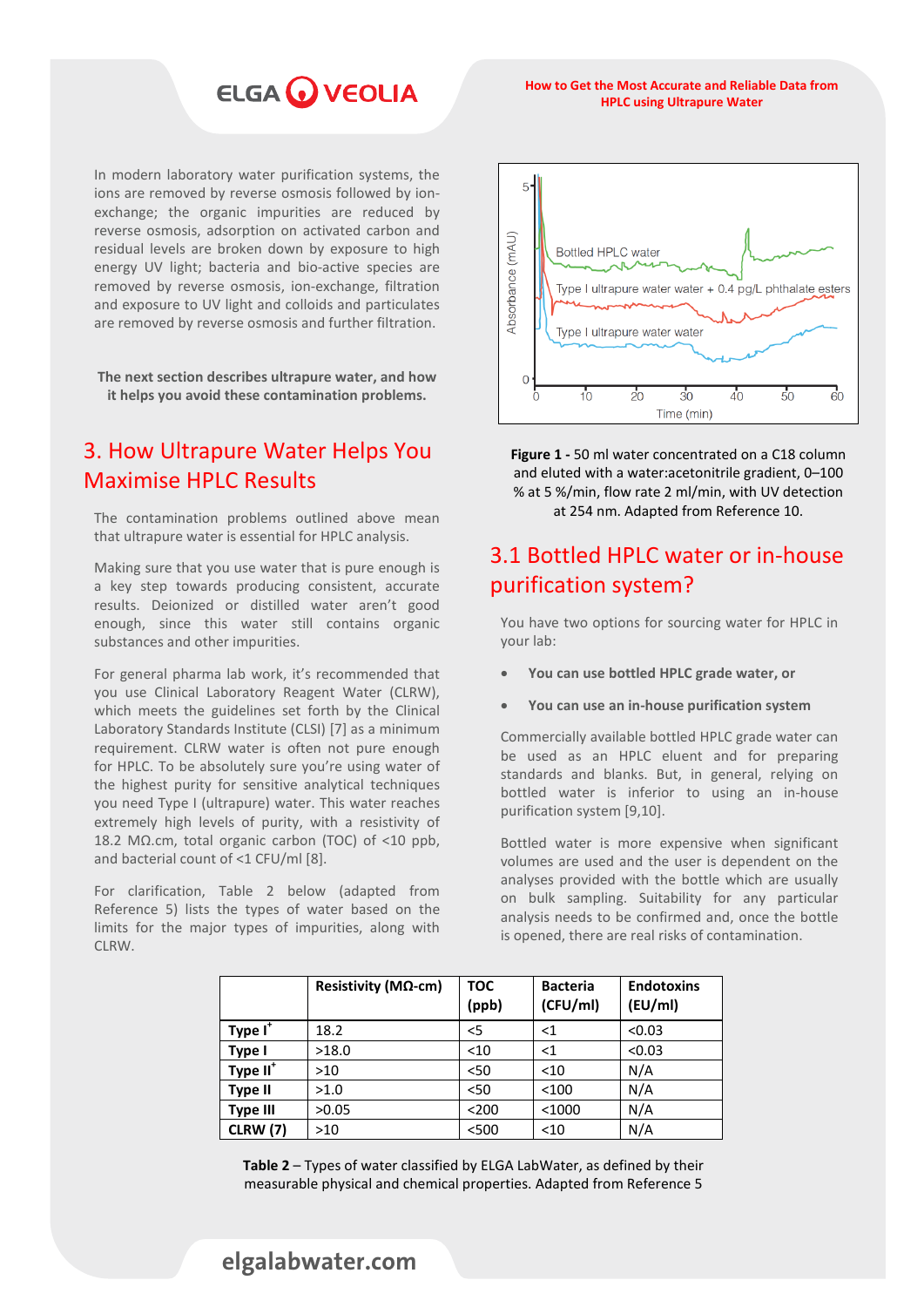## ELGA VEOLIA

**How to Get the Most Accurate and Reliable Data from HPLC using Ultrapure Water**

Another study showed that HPLC-grade bottled water resulted in several large peaks, when pre-concentrated on a chromatography column, followed by elution [9]. These peaks were absent when freshly produced ultrapure water was used. When used to separate a drug mixture, bottled water caused large shifts in baselines, as well as ghost peaks.

Again, these problems were not encountered with freshly produced ultrapure water. The authors attributed this to the much higher levels of organic contaminants in bottled HPLC-grade water, when compared to fresh ultrapure water

The important thing to remember is a well designed inhouse purification system ensures your ultrapure water source is consistent, and the water used for your HPLC tests is freshly purified and of the highest quality. **Our PURELAB<sup>®</sup> Chorus 1 delivers type 1** 



ultrapure water with TOC levels as low as 1ppb that is highly suitable for HPLC experiments.

#### Conclusion and Next Steps…

You now know that choosing ultrapure water for your HPLC tests will help you get consistent, accurate results. And you need a reliable method for providing this ultrapure water for your lab. You also know that installing an in-house purification system is the best way to do this, saving you time and money in the long term, and reducing your impact on the environment. The risk of doing otherwise is too great.

So for more information on ELGA LabWater purification systems for ensuring the highest standards in ultrapure water for HPLC, or to request a formal quotation, visit<https://www.elgalabwater.com/products.>

#### Contact Us

To contact your nearest ELGA representative, please visit: **[www.elgalabwater.com](http://www.elgalabwater.com/)** and select your country for contact details.

Email: **[info@elgalabwater.com](mailto:info@elgalabwater.com)**

Web: **[www.elgalabwater.com](http://www.elgalabwater.com/)**

 Tel: **+44 (0) 203 567 7300** Fax: **+44 (0) 203 567 7205**

#### [elgalabwater.com](https://www.elgalabwater.com/products.)